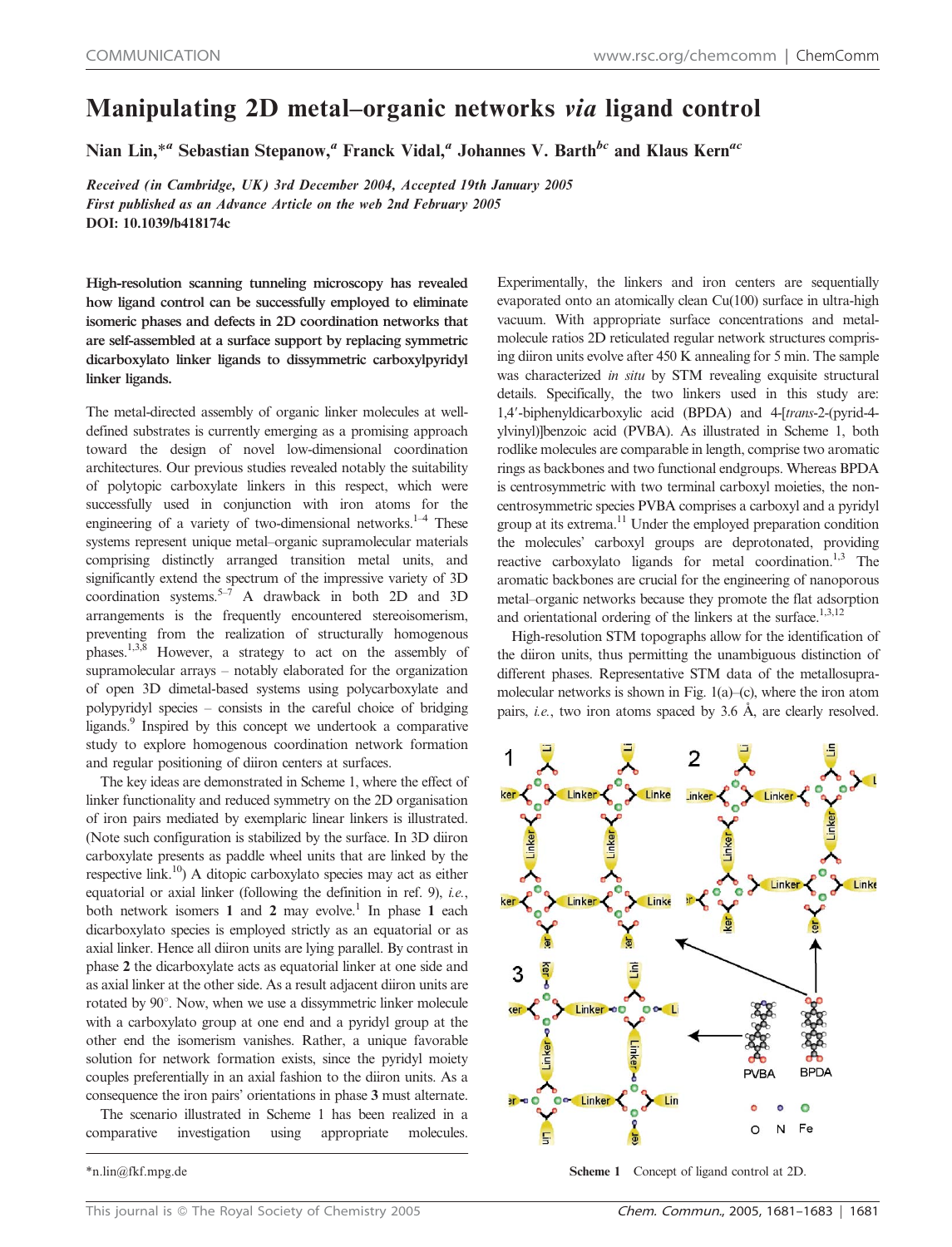

Fig. 1 High-resolution STM topographs of Fe–BPDA (a), (b) and Fe–PVBA (c) networks formed on the Cu(100) substrate. (image size:  $8 \times 6$  nm). The diiron units, highlighted by green spheres, appear as spherical protrusions. Also the double-aromatic backbone structural feature of the linker molecules is clearly discernable. Tentative models are superimposed over the data (color code as in Scheme 1) indicating bidentate and monodentate coupling schemes. The circles in (a) indicate the structural defects of the diiron units and the line in (b) separates two anti-phase domains. The data were taken in the constant current mode with tunneling currents in the 0.5–1.0 nA range and a bias voltage of 0.5 V, applied to the sample.

Two phases, notably differing in the arrangement of the diiron units, are encountered in the Fe–BPDA system. As anticipated in Scheme 1, both parallel and alternating orientation of adjacent pairs exist, which is demonstrated in Fig. 1(a) and (b), respectively. It is obvious that in the former case  $(cf. Fig. 1(a))$  the equatorial BPDA linkers (the vertical-aligned molecules) couple symmetrically to the diiron units, while the axial linkers (the horizontalaligned molecules) are shifted upwards (downwards) relative to the diiron units, indicating an asymmetric bonding configuration. A tentative model is superimposed on the STM topology, where each diiron unit is coordinated by two equatorial bidentate carboxylato and two axial monodentate carboxylato linkages, respectively, reflecting phase 1 in Scheme 1. The equatorial linkers appear systematically narrower than the axial ones in the data, which is presumably related to differences in substrate coupling or other geometric effects. With the second Fe–BPDA network depicted in Fig. 1(b), the diiron units' coordination corresponds to that of phase 2 in Scheme 1. In this case each linker molecule acts as equatorial ligand at one end (bidentate coupling) and as axial ligand at the other end (monodentate coupling). As a result a given diiron unit is oriented by  $90^\circ$  with respect to adjacent units (*cf.* the model in Fig. 1(b)). Both phases 1 and 2 coexist in the form of  $\approx$  10 nm size single-phase domains, *i.e.*, they represent energetically equivalent products resulting from the same sample preparation. Thus large size single-domain networks comprising regular diiron unit arrays were not obtained. Rather, both Fe–BPDA networks typically comprise structural defects, as the irregularities in Fig. 1(a) where diiron units in 1 networks align in wrong orientations (marked by circles). Moreover, phase 2 networks are frequently divided in anti-phase domains, as shown by the highlighted boundary in Fig. 1(b). These imperfections are attributed to the small energy difference of the two coordination configurations. (The monodentate axial coupling in the present system contrasts the chelating bidentate motif encountered in related systems, where shorter dicarboxlyato linkers where employed.<sup>1,3</sup> This is ascribed to the BPDA–substrate interaction.)

In marked contrast, a pure phase with regularly arranged diiron units could be reproducibly obtained in the case of Fe–PVBA networks. The STM data reveal that the orientation of adjacent diiron pairs strictly alternates. In Fig. 1(c) a high-resolution image is reproduced, which corresponds to the realization of the network 3 established on the conceptual grounds presented in Scheme 1. As illustrated by the superimposed tentative model, for each PVBA molecule the carboxylato group forms a bidentate coordination bond with a diiron unit as an equatorial ligand, whereas the pyridyl moiety at the other side is engaged as an axial ligand in the linkage to the adjacent diiron unit. This asymmetric bonding necessarily implies an alternating orientation of neighboring iron pairs. Since this is the only favorable coupling scheme, the defect concentration is minute and the PVBA molecules serve for the construction of extended metallosupramolecular networks domains, where the oblique shape of the framework voids reflects the crooked shape of the linker backbone. The results furthermore nicely reveal that nitrogen containing units can be readily employed in metal-directed assembly of organic species at surfaces, which represents a field of its own that needs to be fully explored.

In conclusion, we achieved improved control of nanoporous systems and transition metal atom pairs at metal substrates by choosing dissymmetric linker molecules. Pyridyl ligands represent suitable axial linkers promoting homogenous coordination network formation and regular positioning of diiron centers. These findings exemplify the rational design principle in nanostructure synthesis at surfaces.

## Nian Lin,\*a Sebastian Stepanow, $\alpha$  Franck Vidal, $\alpha$  Johannes V. Barth $\alpha$ and Klaus Kern<sup>ac</sup>

<sup>a</sup>Max-Planck-Institut für Festkörpeforschung, Heisenbergstrasse 1, Stuttgart, D-70569, Germany. E-mail: n.lin@fkf.mpg.de;

Fax: 49 711 6891662; Tel: 49 711 6891617

<sup>b</sup>Institut de Physique des Nanostructures, Ecole Polytechnique Fédérale de Lausanne, Lausanne, CH-1015, Switzerland

<sup>c</sup> Advanced Materials and Process Engineering Laboratory, Departments of Chemistry and Physics & Astronomy, University of British Columbia, Vancouver, B.C., Canada V6T 1Z4

## Notes and references

- 1 A. Dmitriev, H. Spillmann, N. Lin, J. V. Barth and K. Kern, Angew. Chem., Int. Ed., 2003, 42, 2670.
- 2 H. Spillmann, A. Dmitriev, N. Lin, P. Messina, J. V. Barth and K. Kern, J. Am. Chem. Soc., 2003, 125, 10725.
- 3 M. Lingenfelder, S. Stepanow, A. Dmitriev, H. Spillmann, N. Lin, J. V. Barth and K. Kern, Chem. Eur. J., 2004, 10, 1913.
- 4 S. Stepanow, M. Lingenfelder, A. Dmitriev, H. Spillmann, E. Delvigne, N. Lin, C. Cai, J. V. Barth and K. Kern, Nat. Mater., 2004, 3, 229.
- 5 O. M. Yaghi, M. O'Keeffe, N. W. Ockwing, H. K. Chae, M. Eddaoudi and J. Kim, Nature, 2003, 423, 705.